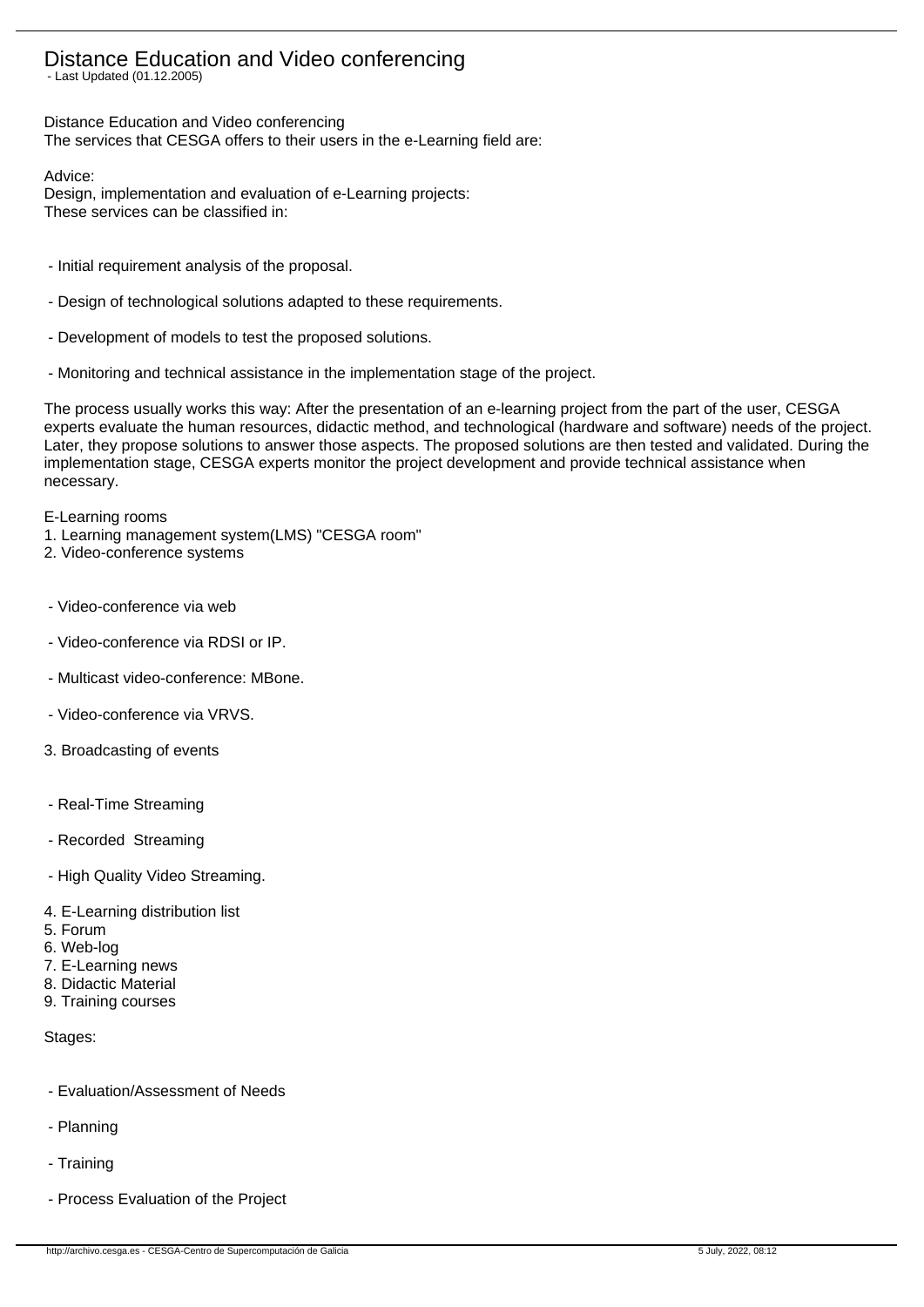### Evaluation/Assessment of Needs:

In the evaluation process all elements that compose the project will be assessed: aims, user needs, technological infrastructure, human resources, timing, methodology, etc. Trying to guarantee the fulfillment of the anticipated objectives and the validity of the project results.

Once we agree on the kind of project to be made, we must then analyze what technological resources fit the project best, and what the best option is for its implementation. In case of using e-learning rooms, other elements must be taking into account:

- Number of Rooms which will be used.
- Ratio: number of students per Room (two maximum per job is recommended)
- Number of teachers and their location, experience with ICT, etc.
- Timing and location of the experience.
- Content, work methodology, etc.

## Planning:

From the needs are the objectives defined; from these, the content is devised and taking the objectives as a base and content, we will design the methodology and the didactic material.

- Objectives
- Content
- Methodology
- Didactic Material
- Technological Resources

#### Training:

CESGA offers their users training in the use of video-conference and multimedia equipment. It also offers software orientations with e-Learning uses. Training is aimed at those users who manifest their wish to develop a particular e-Learning project. Users can mail us at to apply for training.

Process Evaluation of the Project:

The evaluation and continuous monitoring of the project seeks the development of a feedback among all the professionals involved with the project. This way, the evolution of the research is optimized and at the same time, possible problems are reduced. Fases:

- Avaliación de Necesidades
- Planificación
- Formación
- Avaliación procesual do proxecto